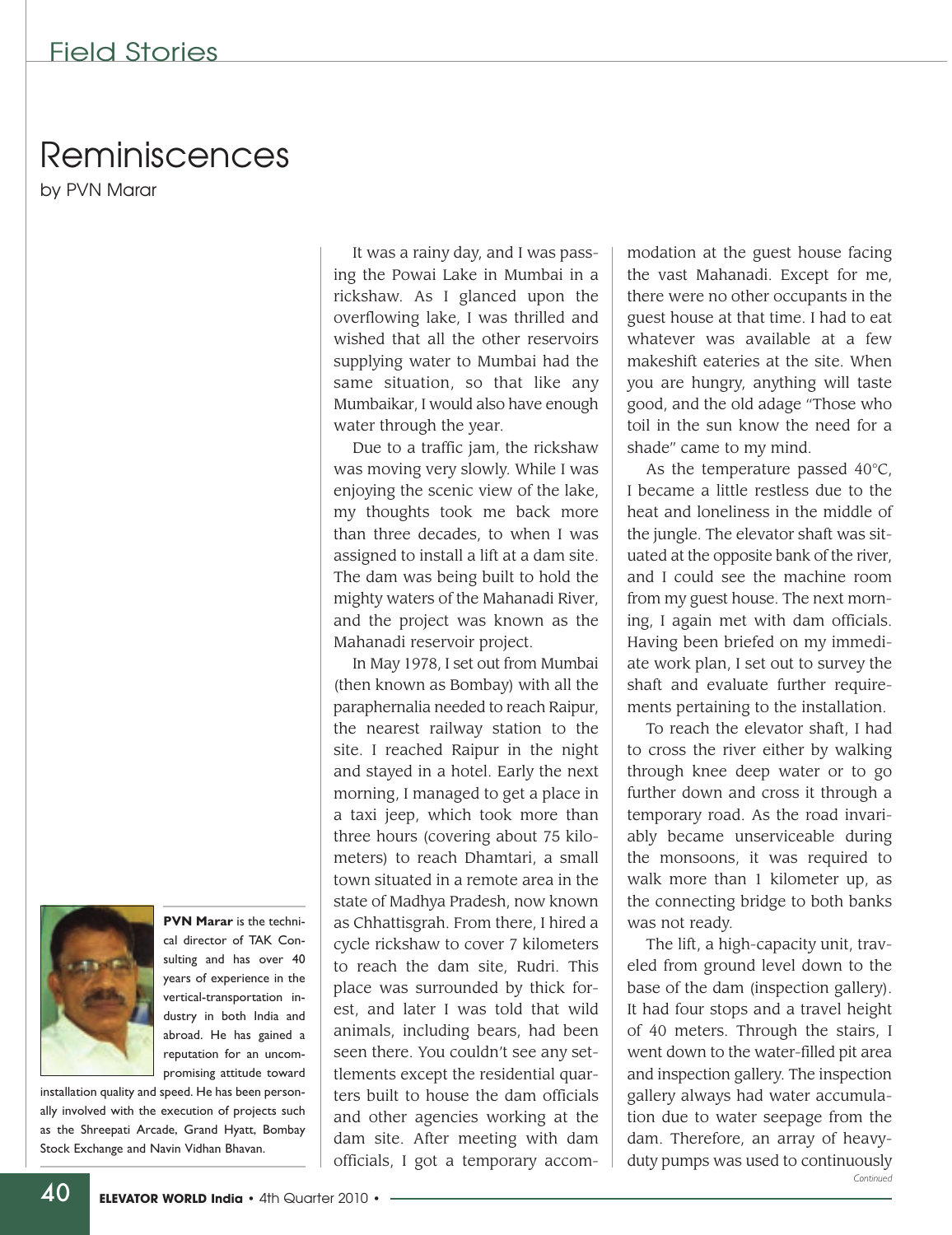work to dewater them. As the lift pit was below the level of the inspection gallery, water seepage in the pit was also a problem, and there was no option to have a dry pit as required in a normal elevator shaft. I anticipated some problems in working in the shaft, especially in the pit. If the heavy-duty pump failed even for a couple of minutes, the water level would rise in the shaft enough to drown me. The officials assured me that they had sentries to alert and rescue me in case of emergency. I must admit that I wasn't reassured. I gave the officials a list of items to be executed from their side.

The material had reached the site – unfortunately, along with a long "items to follow" list (balance material for the job) showing that the car rail and other sundries would be dispatched later. In those days, it was the policy of my company to send an erector to jobs without any assistants. The erector would have to arrange helpers and other riggers locally. I managed to get two people locally and set out to check materials as per the list to ensure that there was no material shortage. I subsequently asked the client to put up scaffolding in the shaft.

On setting the template, we realized that the hoistway was out of plumb by more than 100 millimeters, so I had to shift the template to accommodate the lift in an appropriate position. I then ordered brackets for the car and counterweight rails after verifying the reading. In those days, the brackets were not sent along with other materials. They were ordered and tailored to suit site measurements. I made an erection schedule, and a copy was sent to my office and the dam officials. Incidentally, the only method of communication was local post for lengthy communication (delivery in a week) or telegrams for short communication (24 hours if urgent).

The next activity was to establish the bracket spacing and pocket marking for rag bolts. (Hammer drills and expansion fasteners had not been introduced.) The civil contractor's people started cutting pockets in the concrete wall (indeed, a tough job). In between, they puffed *beedis* (tobacco stuffed in tendu leaves, called "country cigars"). They never used matches or a lighter to light it; instead, they rubbed two wood pieces against each other to start a fire.

As the car rail and brackets were not available, I decided to go ahead with the landing door and then machine room work. I engaged a local contractor to shift machine and other equipment into machine room. In two weeks, I finished the landing doors and machine-room work, with the exception of wiring. Requisition for main and field wires were sent to the Mumbai office, and my follow-up for car rails yielded no result. Again, the field wiring harness was made to order.

My weekly progress report to my construction manager was more like a travelogue than an activity report. I had enough spare time to think about the rain (which could occur any time) and the impending troubles ahead. During the monsoon, I was told that the lift shaft at the other bank would be inaccessible, as the downstream where I normally crossed would be flooded. I then had to walk further down and take a small boat to cross the river, or walk up 2 kilometers to reach the site. I could walk, but shifting of the material for which I was waiting would be a problem. I detailed all these worries in my report, and my boss was very happy to acknowledge.

After I had exhausted all installable material, I asked for permission to return to Mumbai, but my plea was turned down. His argument was that if I left the site, the officials working for the dam would get furious, as the completion date was already behind schedule.

Two more weeks went by, and there was still no sign of material. I frequented the Dhamtari post office by cycle rickshaw, the only mode of transport available (a roundtrip distance of 14 kilometers). This was the only nearby place with facilities to make long-distance calls to my boss and send telegrams to my family to inform them that I was okay. There was no question of calling my family; I didn't have a phone in my house. In those days, phone connections were a luxury.

The monsoon arrived; the dam was swollen and slowly started overflowing. The river had flooded, and there was no chance to cross it by foot. Meanwhile, the dam construction company made a temporary rope bridge connecting both the banks: two 16-millimeter wire ropes, 3 feet apart, anchored on steel pillars on both sides 30 feet above water, with wooden planks connected with U-clamps and covered with corrugated sheets. A hand rail was provided on both sides using wire ropes. When you walked on the bridge, it swayed like a cradle.

Finally, the brackets arrived, and the shifting of heavy combination brackets was carried across the rope bridge, which was a very cumbersome task. Fortunately, I was born and brought up in Talassery, in northern Malabar, Kerala, from where most of the Indian circus artists come from. That's probably where I got my inspiration to do the stunts required in carrying these brackets across the treacherous ravine.

Fixing of the car and counterweight brackets was complete, and without waiting for the car rail to come, hoisting ("hoisting" may be the wrong word, because the rails were actually lowered) and alignment of counterweight rails were also completed. Again, I had to sit idle for want of materials. Two days passed, and I spent some time *Continued*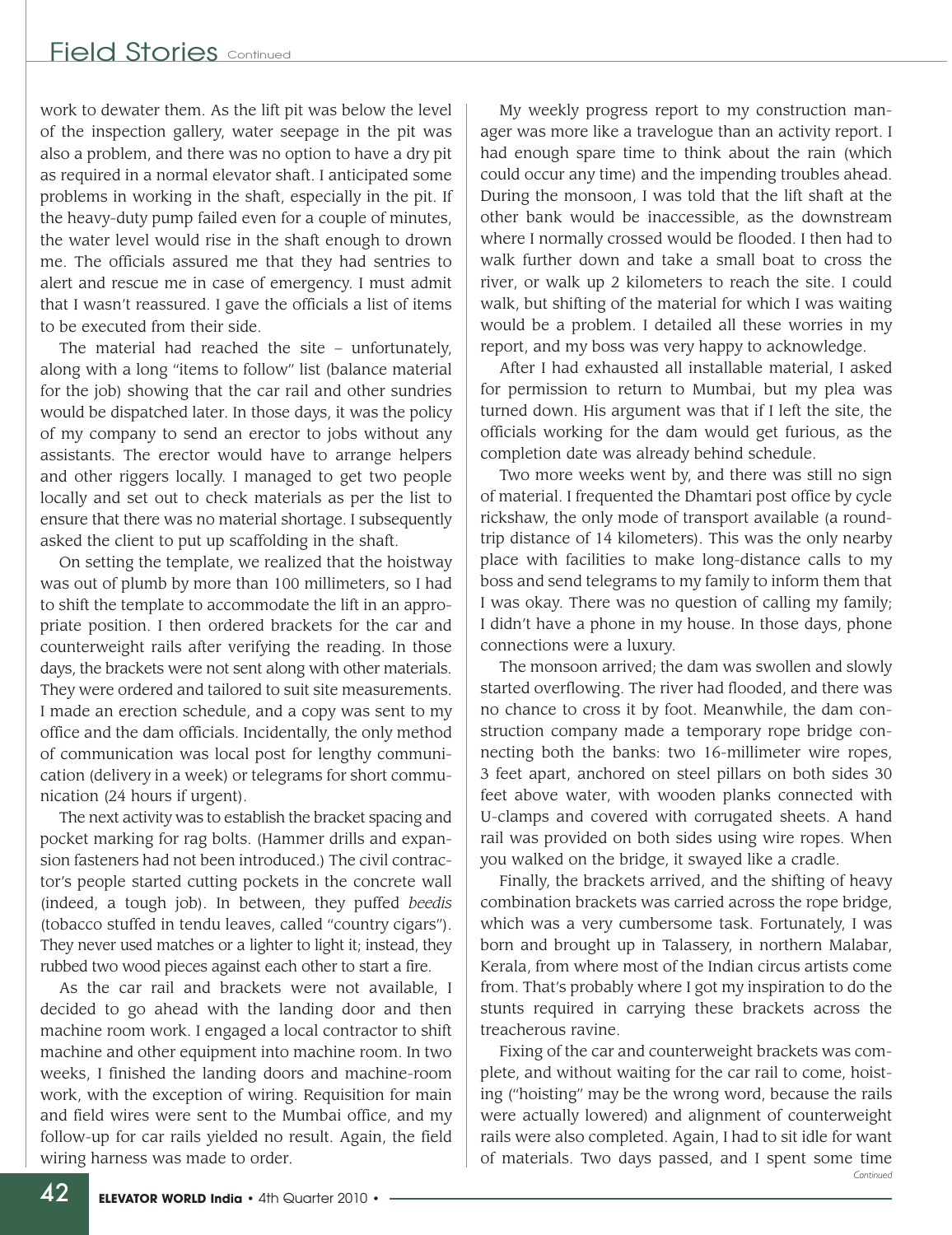watching locals fishing near the "bucket," (a tanklike concrete structure where the overflowing water fell) using a netted basket mounted on the end of long bamboos. Plenty of big fish leaped along the overflowing water from the dam and were trapped in the basket. More than a dozen would be caught in an hour. Other times, I would watch construction people making Babbitted sockets for dam shutter rope connections. I was interested in this, because the shutter raising and lowering operation was like a drum-wound hoist. It had a motor, a drum to wind the rope and limit switches, using the same principle as that for elevators.

The car rails had not yet arrived, and as nothing further could be done on the work front, I decided to deviate from the normal procedure, assembling the car frame and doing the roping. I had to take extra care to assemble the car frame in the absence of a car rail, as the plumbness and squareness solely depended upon various braces and supports from the scaffolding. In normal practice, car guide shoes (which hold the car frame in position with car rails) enables the process to be done easier. The normal practice of resting the bottom safety-plank props from the pit could not be applied here, as the assembly was done at ground level, which in this case was the top terminal landing. I had added some weights in the counterweight frame, so that I could crank the car frame slightly to relieve the weight from the scaffolding.

My construction manager (a heavily built person) visited the site, and not being from my birthplace, refused to use the rope bridge, though he tried few steps on it. I took him to the boat, and we crossed the river. When he saw the car frame and the rope around the car sheave, he was

Whether you are around the corner ...

or around **the world**

is your online source for **elevatrbooks.com** educational products for the building transportation industry. We provide comprehensive customer support services as well as worldwide order distribution.

## Visit us and see for yourself! **elevatrbooks.com**

Phone: (251) 479-4514 – E-mail: sales@elevator-world.com

impressed, asking me with suspicion (at the same time) how the car rail would be fitted. I told him that I had definitely planned to turn away the car frame slightly from the car rail space, so that the placing of rails and their alignment could be done without any obstruction. The only additional task would be to remove and refit the safety block. In a worst-case scenario, one of the car rails from any side adjacent to the car frame would be removed after proper marking on both sides of the rail, on two brackets attached to the rail. Next, the dismantled rail would be suspended on a rope and slowly engaged with the already displaced car frame's upright channel, bringing back the car frame (with rail) to its original position and verifying it with the markings. My boss' gesture appeared to indicate that he was satisfied with my plan.

I fixed the governor tension pulley at the bottom and did the roping without connecting it to the car frame. If I had connected it, the shifting of the car frame would be a problem. I kept the tension pulley unit at the maximum possible height from the pit floor, ignoring the specified height shown in the layout drawing. This was done to avoid the same from submerging in water. If the pulley became submerged, the governor rope would carry the water up to the car top while in operation. My next problem was to install the selector idler pulley in the pit. In those days, the expansion concrete fasteners and concrete drills were not introduced, and hence, rag bolts had to be grouted into the pit floor. Provision for a sump was made in the pit, and dewatering was an ongoing process.

In spite of all these exercises, there was heavy water leakage from the pit floor. Thrice, I tried to grout the bolt for the idler but failed, as the concrete mixture got diluted in water. I abandoned the idea of grouting the bolt and placed three filler weights on the base of the idler pulley. This finally worked. Once I fixed the trough in the hoistway, everything I could do with the materials available at the site had been completed.

My boss finally agreed to move me from the site, not to Mumbai, but to Bhopal. At Bhopal, I spent two months completing a three-stop lift with a rear opening. Upon returning to the dam, I received rails and other balance materials, but to my dismay, all the rails were bent. Later, I learned that the defects happened during transition due to mishandling. The shipment took more than one month to reach the site from Mumbai. (The normal time was one week to 10 days.) The loading and unloading process occurred in several places, and those doing the work apparently used the rail as a ramp to load and unload other materials. I sent a detailed report, and the reply was as I expected: I was asked to straighten the rails at the site, as the delay for new rails to come would be more than three